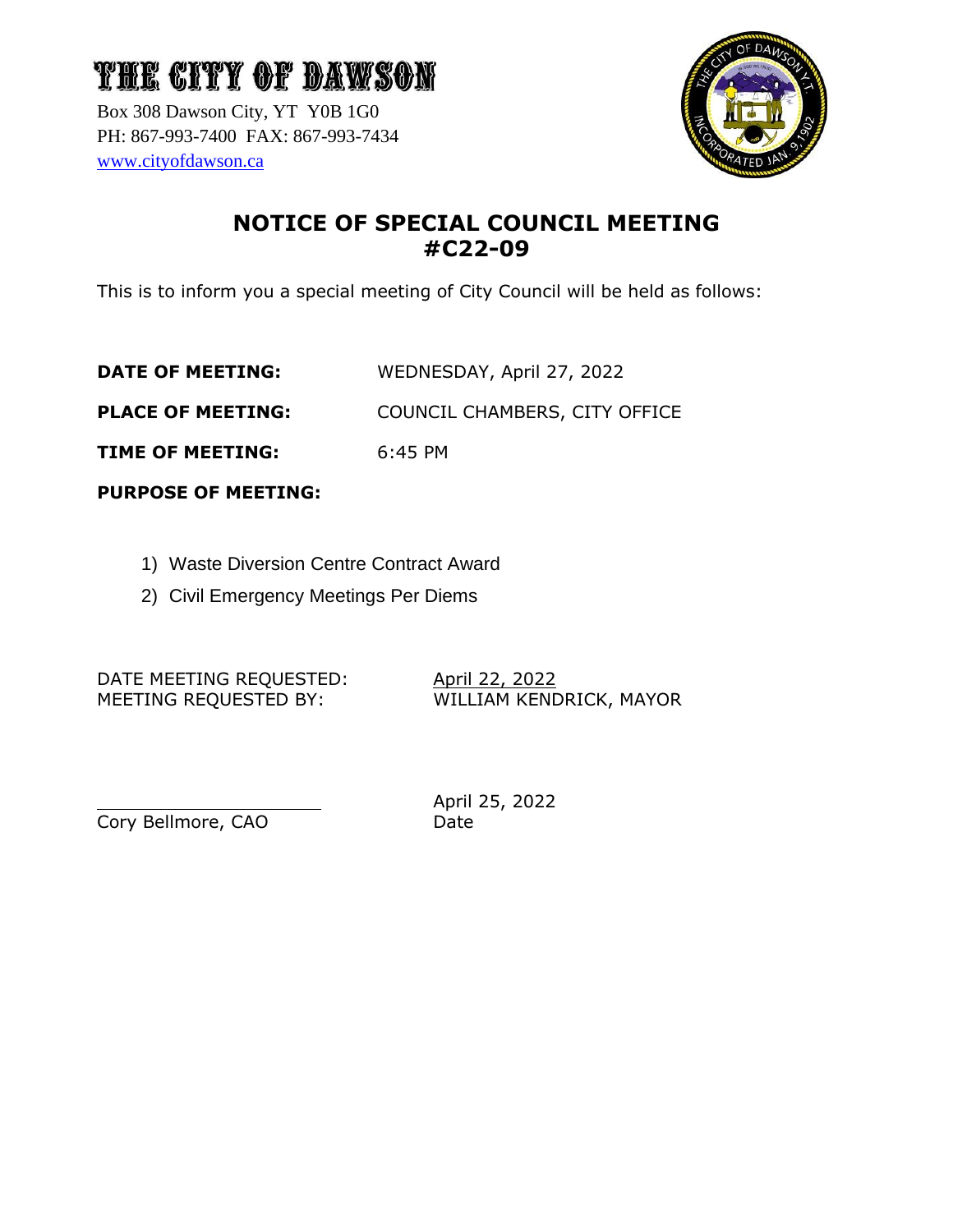



|--|

For Council Decision | For Council Direction | For Council Information

In Camera

| <b>AGENDA ITEM:</b>                            | Solid Waste Diversion Centre Design Contract |                                                  |
|------------------------------------------------|----------------------------------------------|--------------------------------------------------|
| <b>PREPARED BY:</b>                            | J.Howe                                       | <b>ATTACHMENT:</b><br>SOR for design of the SWDC |
| <b>DATE:</b>                                   | April 26, 2022                               |                                                  |
| <b>RELEVANT BYLAWS / POLICY / LEGISLATION:</b> |                                              |                                                  |
|                                                |                                              |                                                  |

#### **RECOMMENDATION**

That Council approve \$76,850 for the design contract to plan a new SWDC via Oro Enterprises.

#### **ISSUE / PURPOSE**

To allow the design phase of the DCSWDC to move forward.

#### **BACKGOUND SUMMARY**

Previously, council had agreed to single source Oro Enterprises to develop and build the new SWDC for the CoD. To move forward with this project, a design contract is needed to investigate costs and needs relevant to the CoD to develop a class A estimate regarding total costs and to prepare a building contract with the proponent.

#### **ANALYSIS / DISCUSSION**

The design contract is the first phase of planning and building a new SWDC for the CoD.

#### **Options:**

- 1. To allocate \$76,850 for the design contract for the new SWDC
- 2. To deny \$76,850 for the design contract for the new SWDC

|              | <b>APPROVAL</b> |                                                   |  |  |
|--------------|-----------------|---------------------------------------------------|--|--|
| <b>NAME:</b> | C Bellmore      |                                                   |  |  |
| <b>DATE:</b> | 26-04-2022      | $\mathcal{D}^{\prime\prime}$<br><b>SIGNATURE:</b> |  |  |